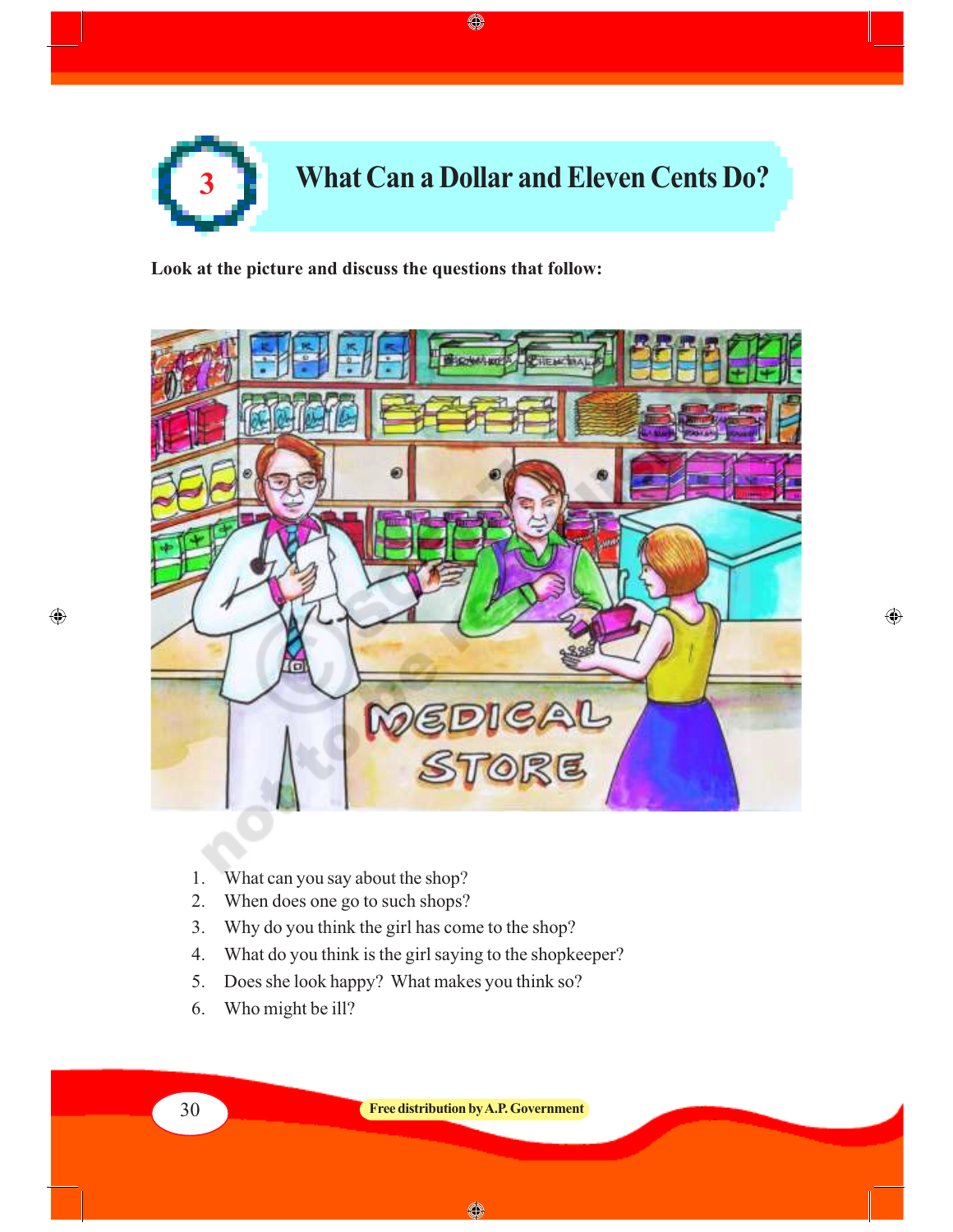# **A. Reading**

 $\bigoplus$ 

#### **Read the following story and answer the questions that follow:**

An eight-year-old child, Tess, heard her parents talking about her little brother, Andrew. All she knew was that Andrew was very sick and her parents did not have enough money for the treatment. They were moving into a smaller house because they could not afford to stay in the present house after paying the doctor's bills. He needed a costly surgery now and there was no one to loan them the money, so her parents lost their hope and gave up their efforts.

⊕



When Tess heard her daddy say to her tearful mother, "Only a miracle can save him now," she went to her room and pulled a jar of coins from a cupboard. She poured all the money out on the floor and counted it carefully. Holding the jar tightly, she made her way to the medical store and placed it on the glass table.

"What do you want?" asked the chemist. "It's for my little brother," Tess answered, "He's really, really sick and I want to buy a miracle."

"We don't sell miracles here, child. I'm sorry," the chemist said, smiling sadly at the little girl. "Listen, I have the money to pay for it. If it isn't enough, I can try and get some more. Just tell me how much it costs."



 $\bigoplus$ 

◈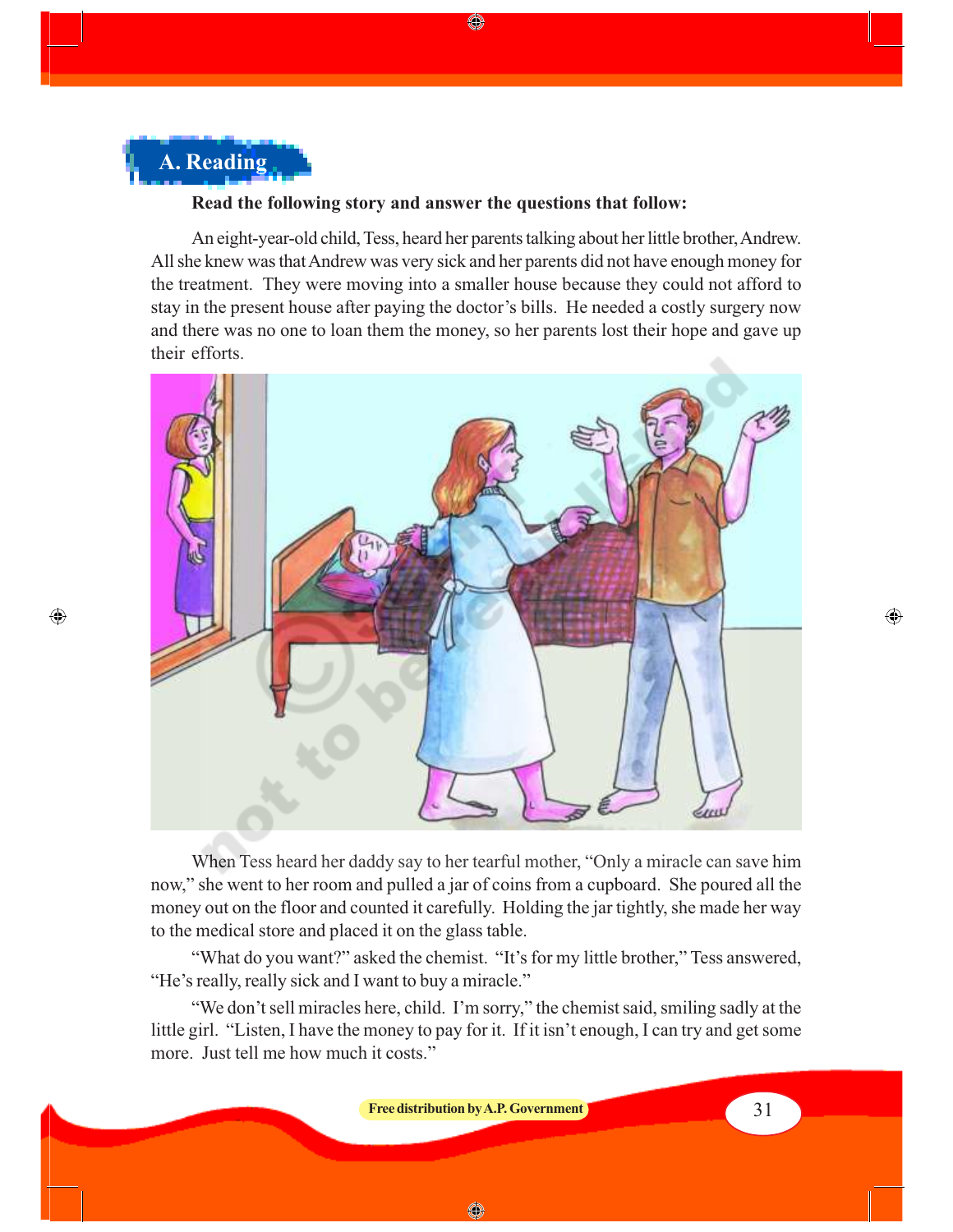At the shop there was a well-dressed customer. He bent down and asked the little girl, "What kind of a miracle does your brother need? "I don't know," she replied with her eyes welling up. "He's really sick and Mummy says he needs an operation. But my Daddy can't pay for it, so I have brought my savings." "How much do you have?" asked the man. "One dollar and eleven cents, but I can try and get some more," she answered barely audible.

◈

"Wonderful," smiled the man. "A dollar and eleven cents, the exact price of a miracle for little brother!" He took her money in one hand and held her hand with the other. He said, "Take me to your home. I want to see your brother and meet your parents. Let's see if I have the kind of miracle he needs."

That well-dressed man was Dr.Carlton Armstrong, a famous neurosurgeon. He had Andrew admitted to hospital where he operated on him without any charges. Within a few weeks Andrew was back at home and doing well.

"That surgery," her Mum whispered, "was a real miracle. I wonder how much it would have cost."



 $\textcolor{black}{\textcircled{\small\textrm{-}}}$ 

Tess smiled. She knew exactly how much the miracle cost - one dollar and eleven cents.....plus the love of a little child.

 $\bigoplus$ 

32 **Free distribution by A.P. Government**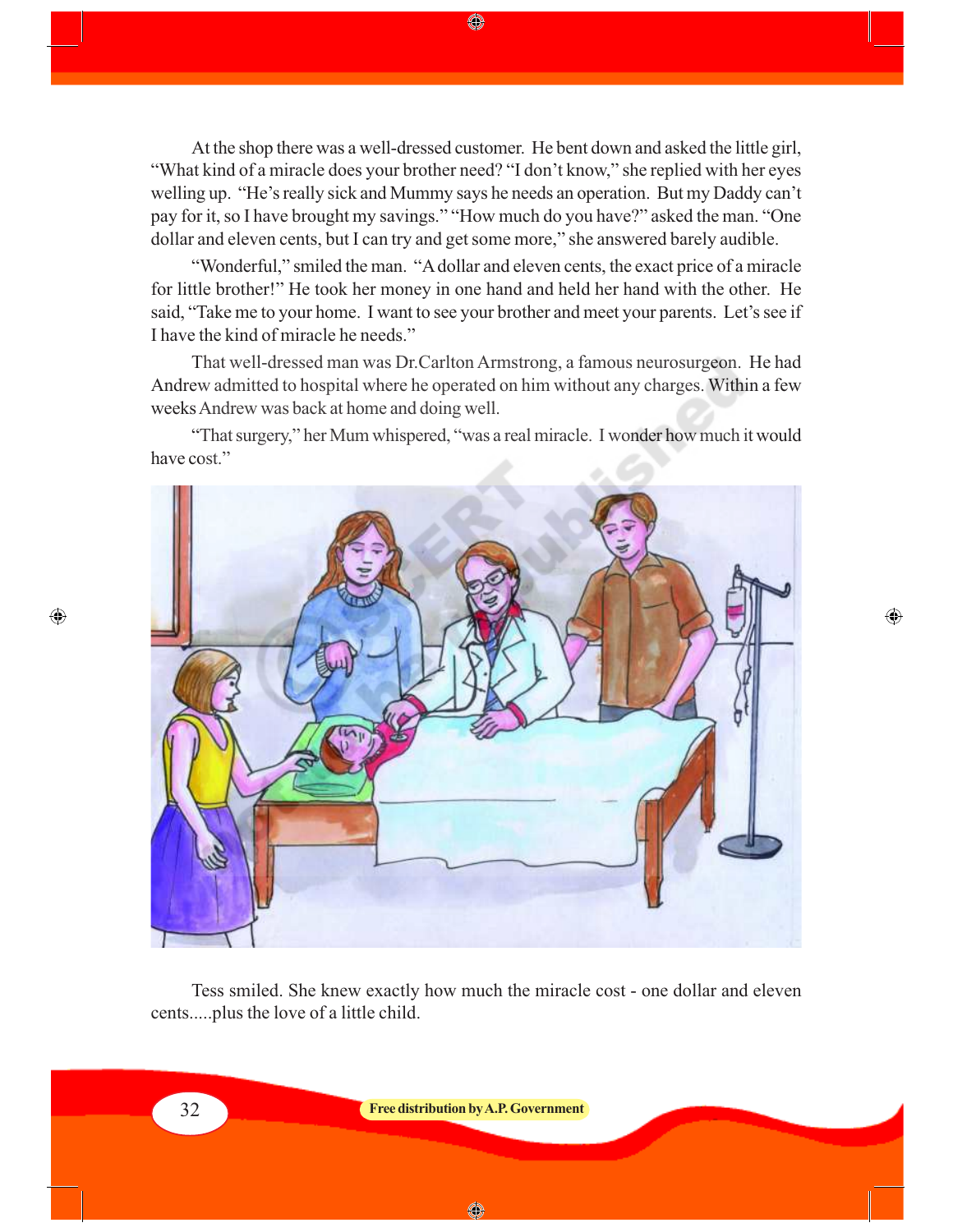

| miracle $(n)$ :     | a wonderful event that seems impossible and that is believed to be |
|---------------------|--------------------------------------------------------------------|
|                     | caused by god                                                      |
| chemist $(n)$ :     | a person who is qualified to prepare and sell medicine             |
| whisper $(v)$ :     | murmur (or) to speak very softly to somebody so that people cannot |
|                     | hear what you are saying                                           |
| audible $(adj)$ :   | able to be heard                                                   |
| $neurosurgeon(n)$ : | a doctor who performs operations on the nervous system especially  |
|                     | on the brain                                                       |

#### **How well did I read?**

 $\bigoplus$ 

| Fill in the boxes using yes/ somewhat/ no.               |  |
|----------------------------------------------------------|--|
| I enjoyed reading the passage.                           |  |
| I got the idea of the passage on my own.                 |  |
| I got the idea with the help of my friends in the group. |  |
| The teacher helped me to understand the passage.         |  |
| I used the glossary given at the end of the passage.     |  |

#### **I. Answer the following questions:**

- 1. Do you think Tess can buy the miracle with her savings? Why?
- 2. Why did the mother say that the surgery was a real miracle?
- 3. What did the little girl understand by the word "miracle"?
- 4. What kind of a man was Dr. Armstrong?
- \*5. Why did the doctor say that one dollar and eleven cents was the exact price of the miracle?
- 6. Find out the words that have been used to describe Tess. Would you like to add some from your side?
- \*7. Can you suggest another title for the story? Give reasons.

### **II. Say whether the following statements are True or False. Give reasons for your answer. Correct the false statements.**

|    | 1. Andrew's parents had very little money.                                |  |
|----|---------------------------------------------------------------------------|--|
|    | 2. Tess's parents were very poor.                                         |  |
|    | 3. Tess's parents were not interested to take her little brother, Andrew, |  |
|    | to the hospital.                                                          |  |
|    | 4. Andrew was seriously ill.                                              |  |
| 5. | Tess thought that "a miracle" was the medicine that was available         |  |
|    | in a medical store.                                                       |  |

**Free distribution by A.P. Government 1999 1999 1999 1999 1999 1999 1999 1999 1999 1999 1999 1999 1999 1999 1999 1999 1999 1999 1999 1999 1999 1999 1999 1999 1999 1999**

◈

 $\bigoplus$ 

♦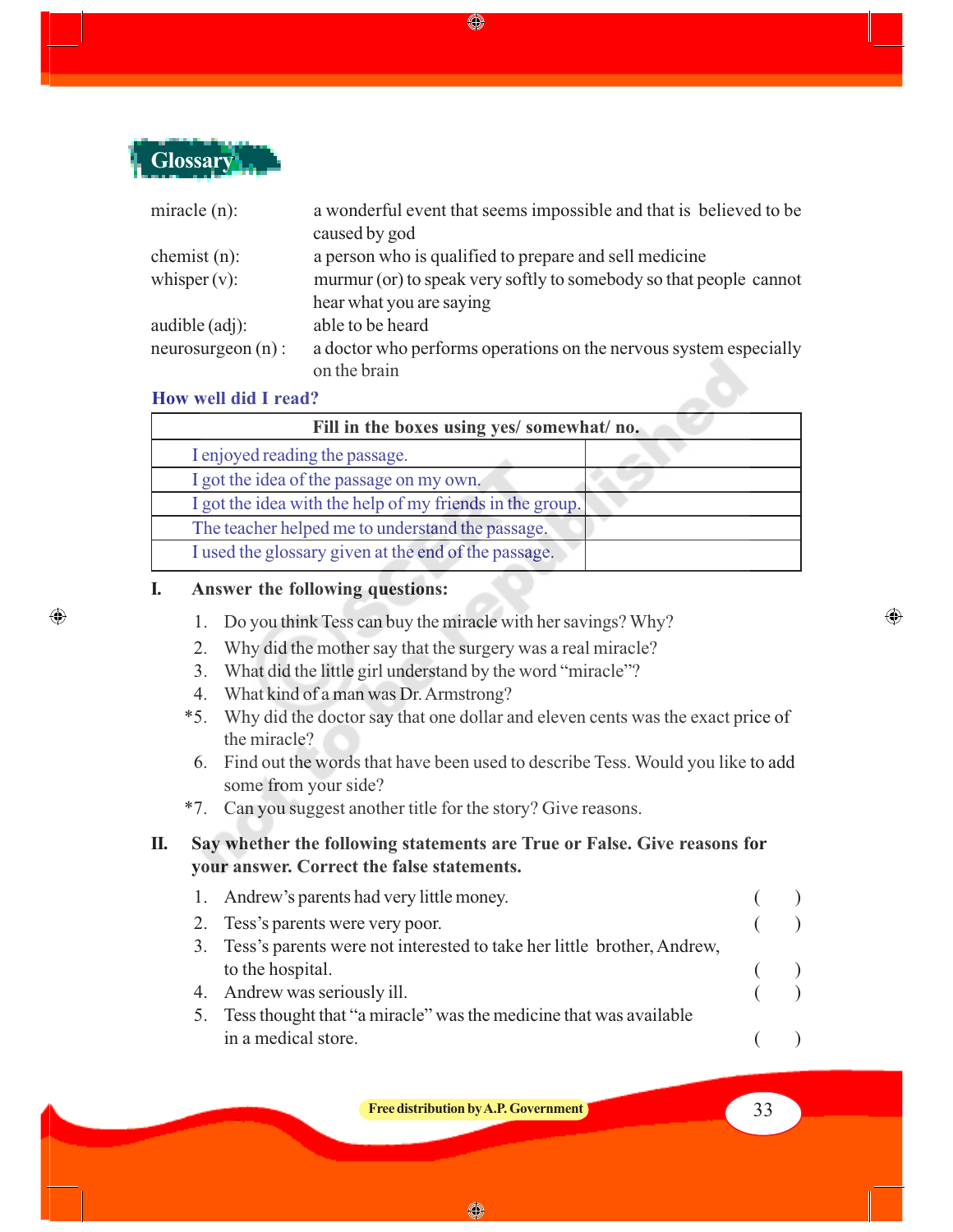#### **III. Tick the correct answer.**

- 1. "I'm sorry," the chemist said, because the miracle the girl had asked for
	- a) was not available in his shop.
	- b) was very costly.
	- c) was not a medicine.
- 2. Dr. Armstrong wanted
	- a) to help the child.
	- b) to collect a lot of money.
	- c) to make fun of the child.

### **B. Vocabulary**

 $\bigcirc$ 

**I. Given below is a paragraph written by a 6th class student. Some words are spelt wrongly in it. Circle them and write the correct spellings.**

### **Food and Nutrition**

We need a balansed diet to be healthy. Balanced diet provides us major nutrents such as carbohydrates, fats, vitamns, minerals, and protins. There are two diferent types of source of protins – animal sources and plant sources. Animal sources include fish, eggs, meet, etc. Peas and beans are important sourses of protin.

**II. In each group of words below, find the odd one out and circle it. Give justification for your answer. The first one is done for you.**

#### 1. **hospital, nurse, patient, passenger.**

Hospital, nurse and patient are related to medical profession, whereas "passenger*"* is not related to the medical profession. So, passenger is the odd one out.

- 2. shop, customer, cost, temple
- 3. dollars, things, rupees, cents
- 4. treatment, operation, surgeon, blackboard
- 5. play, question, answer, chocolate

#### **III. Write words related to "Hospital".**

**Write as many words as possible.**



 $\bigoplus$ 

34 **Free distribution by A.P. Government**

◈

◈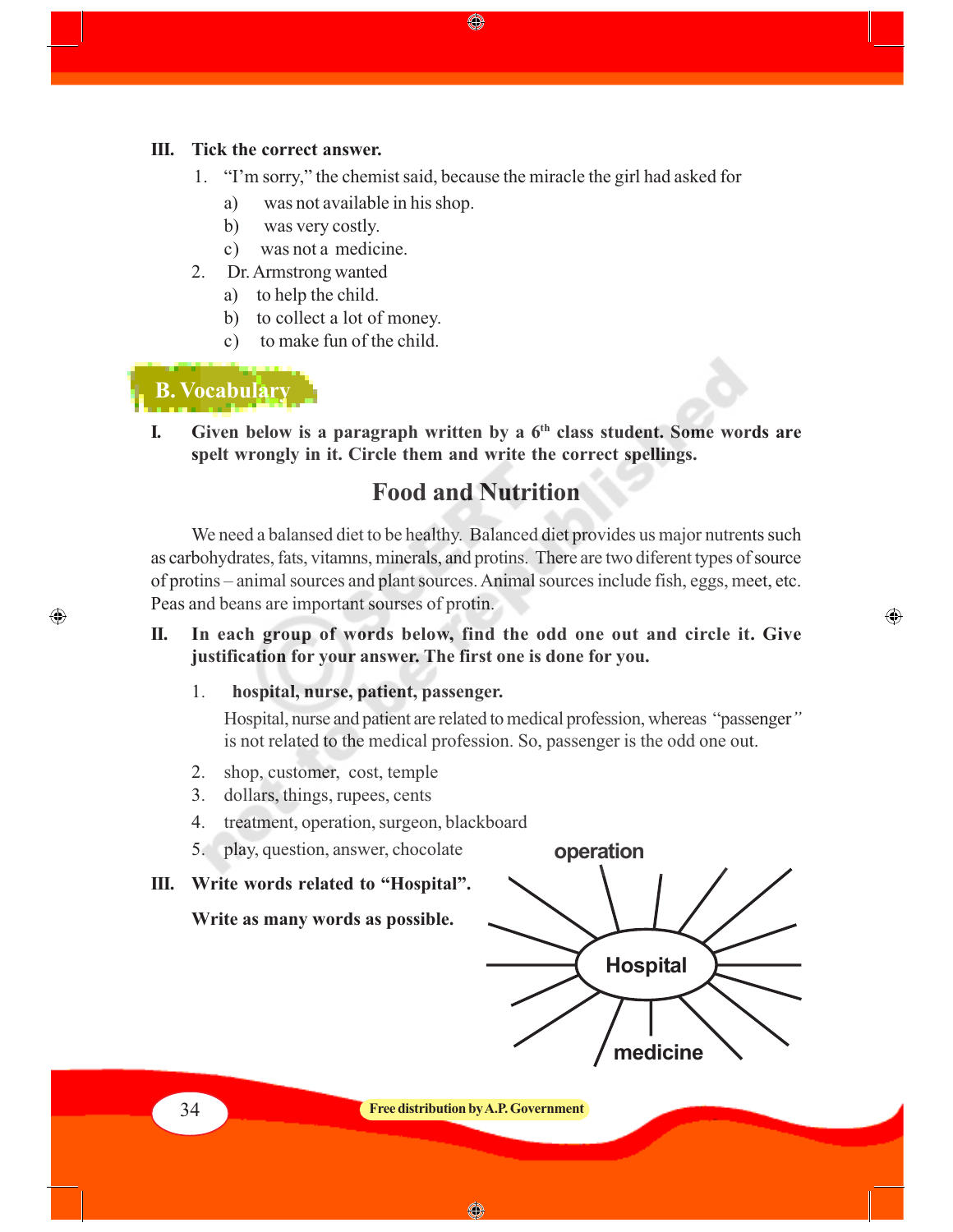

 $\bigcirc$ 

**I. Question mark ( ? ) and Exclamation mark( ! )**

**Read the following conversation paying special attention to the use of question marks, and exclamation marks.**

◈

"Where's the champion of Israel?" shouted Goliath. Let him come and fight with me!" "Who is this man?" said David. "I'll go and fight him." "How stupid you are!" Goliath exclaimed. *You understand from the above sentences that a question ends with a question mark (?) and an exclamatory sentence with an exclamatory mark (!)*

**Now read the following conversation and use question marks or exclamatory marks wherever necessary.**

| <b>Tess</b>                  | : I want to buy a miracle. How much does it cost     |
|------------------------------|------------------------------------------------------|
| The Shopkeeper : I am sorry. |                                                      |
| <b>Tess</b>                  | Why                                                  |
| The shopkeeper :             | Because we don't have any medicine like "a miracle". |
| <b>Tess</b>                  | What a pity                                          |

#### **II. Apostrophe in possessive case of nouns and contractions**

#### **Read the following passage.**

**Andrew's disease** worried **Tess's parents** because they did not have enough money for the treatment. Tess heard her **father's words**. She decided to buy a miracle to cure her **brother's disease**. She went to the medical store to buy the medicine. The shopkeeper said, "**We don't** sell miracles here. **I'm** sorry."

As you can see from the words / expressions in bold, the apostrophe is used to indicate the following.

| <b>Possessive form</b> | <b>Contracted form</b> |
|------------------------|------------------------|
| Andrew's disease       | don't                  |
| brother's disease      | Pm                     |

Here, Tess's parents means, the parents of Tess. Similarly, Andrew's disease means the disease of Andrew.

**Free distribution by A.P. Government 1996 1997 1997 1997 1998 1997 1998 1999 1999 1999 1999 1999 1999 1999 1999 1999 1999 1999 1999 1999 1999 1999 1999 1999 1999 1999**

◈

⊕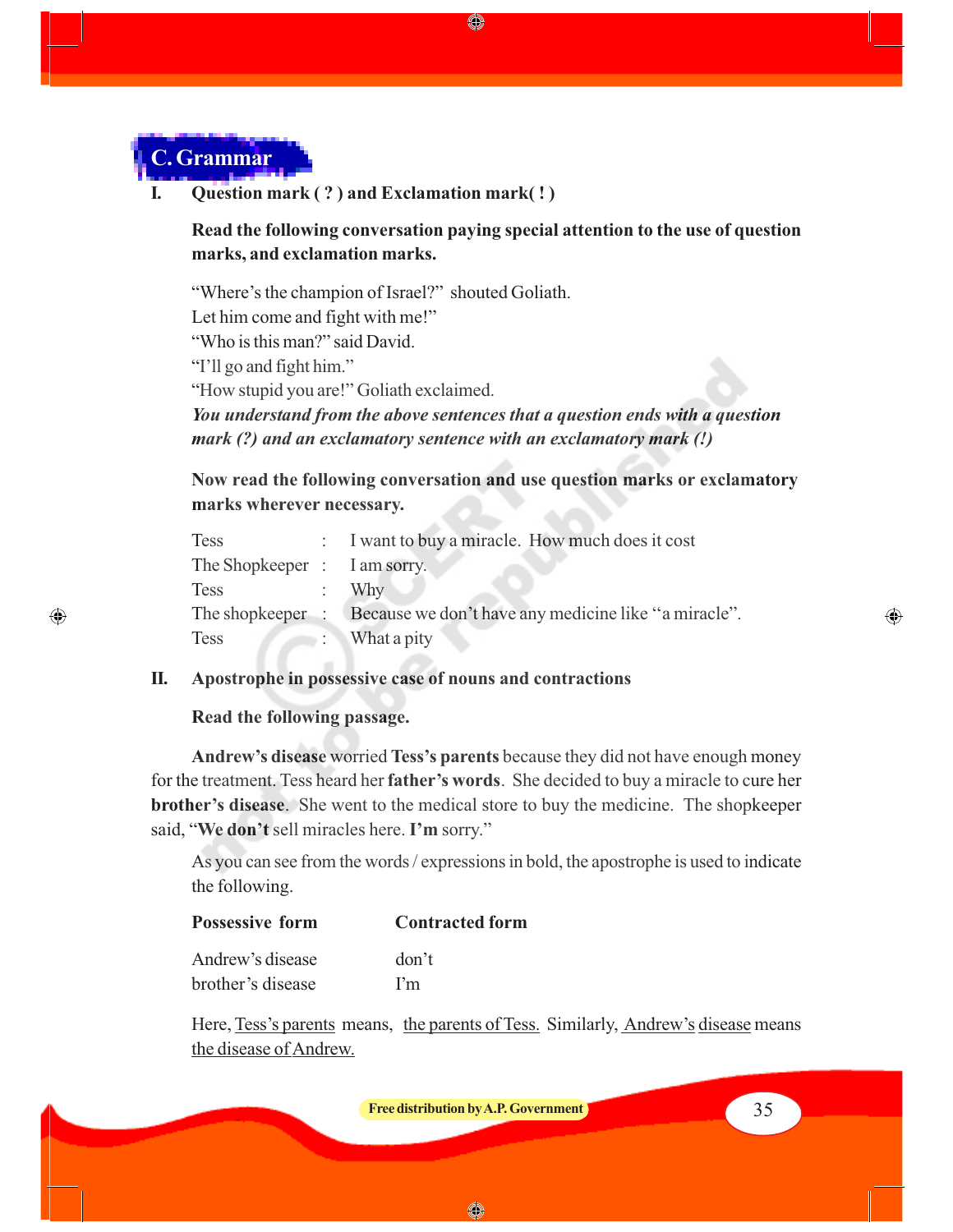The apostrophe is used here to talk about something that belongs to somebody or something. But it is also used to indicate the omission of a few letters, thus forming short forms or contractions. **Don't** is the short form of **do not**. Similarly, **I'm** is the short form of **I am.** June'09 is the short form of June 2009. In this case, apostrophe indicates that some letters/ numbers are omitted.

◈

### **Read the following sentences and identify the contracted forms. Rewrite them in long form.**

- 1. "I don't know'' she replied. "He's really sick and Mummy says he needs an operation."
- 2. But Daddy can't pay for it.
- 3. Let's see if I've the kind of miracle he needs.

#### **III. Read the following story:**

Two rats fell into a milk pot. The first rat stopped making attempts to swim thinking that no one would save it. So, it drowned and lost its life. The other rat decided to continue swimming in the pot round and round. After some time, the milk turned into curd, the rat sat on it, and thus saved its life.

**Look at the verbs underlined above. They fall into two categories as shown below.**

| <b>Regular verbs</b> |                   | <b>Irregular verbs</b> |                   |
|----------------------|-------------------|------------------------|-------------------|
| <b>Present Tense</b> | <b>Past Tense</b> | <b>Present Tense</b>   | <b>Past Tense</b> |
| decide               | decided(d)        | fall                   | fell              |
| stop                 | stopped (ed)      | lose                   | lost              |

 $\bigoplus$ 

Regular verbs are formed by adding 'd' or 'ed' to the present tense. Irregular verbs have different forms for the present and past tenses. Here are some irregular verbs.

| <b>Present Tense</b> | <b>Past Tense</b> | <b>Present Tense</b> | <b>Past Tense</b> |
|----------------------|-------------------|----------------------|-------------------|
| fall                 | fell              | sing                 | sang              |
| give                 | gave              | leave                | left              |
| rise                 | rose              | teach                | taught            |
| speak                | spoke             | drink                | drank             |
|                      |                   |                      |                   |

⊕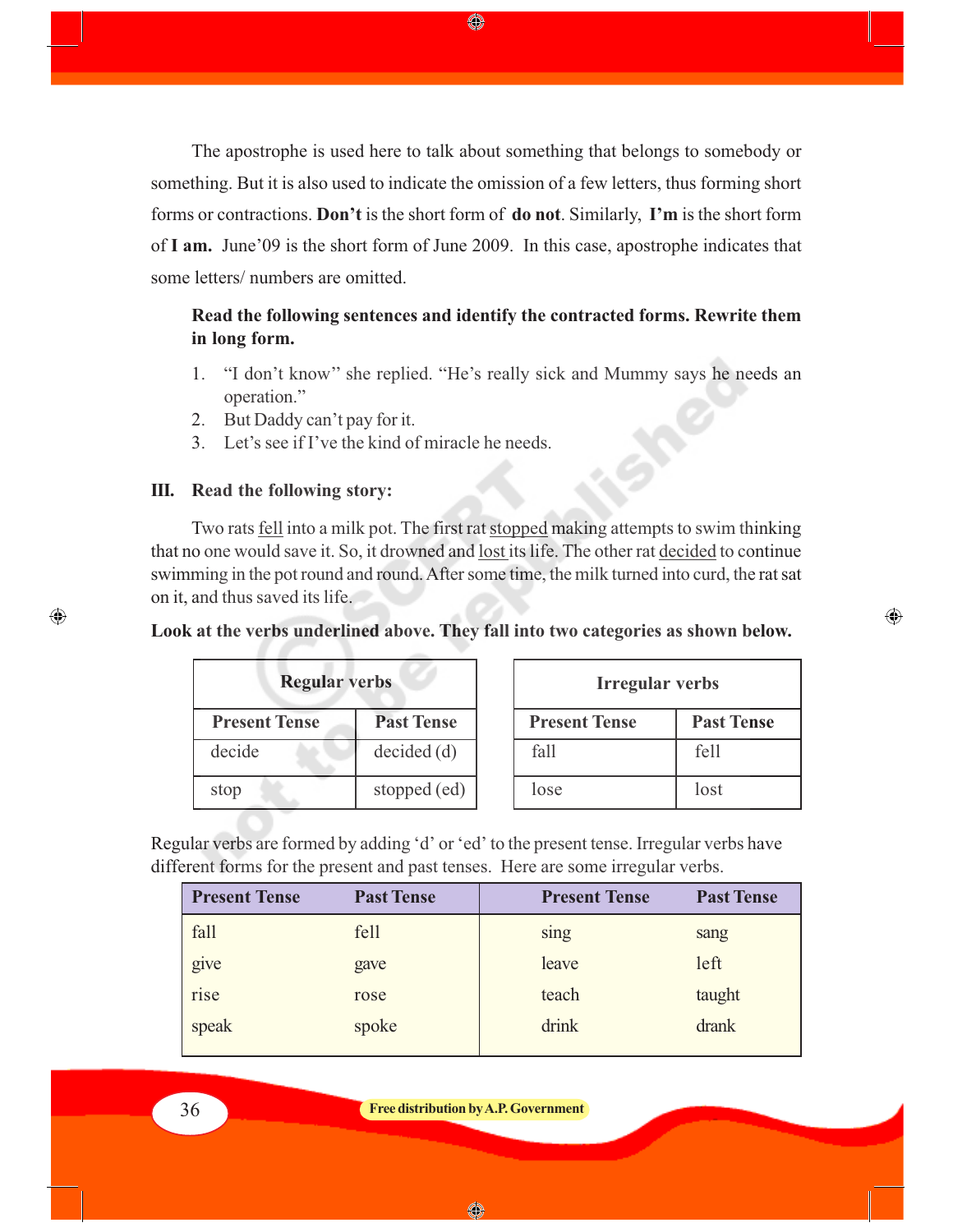**Read the table given below and fill in the blanks with the correct form of the verbs. Write "regular" or 'irregular' in the third column.**

◈

| <b>Present tense</b> | <b>Past tense</b> | <b>Regular or Irregular</b> |
|----------------------|-------------------|-----------------------------|
|                      | bought            |                             |
| clean                |                   |                             |
| close                |                   |                             |
|                      | danced            |                             |
|                      | ate               |                             |
| swim                 |                   |                             |
| take                 |                   |                             |
|                      | thought           |                             |

#### **IV. Read the following sentences.**

Andrew needed a costly surgery now and there was no one to loan them money. Dr.Armstrong operated on Andrew without any charges, and within a few weeks he was back at home doing well.

Observe the underlined words. They do not specify the exact amount or number but quantify things. They are called **quantifiers**. The words **no, none, any, a lot of, much, many, a little, a few,** etc. come under this category.

- 1. We use no or none of to indicate not or not any in order to emphasise the negative idea in a sentence.
- 2. We use a few and a little to talk about a small number and quantity.
- 3. Much is used with uncountable nouns like sugar, and many is used with countable nouns like pen, book, etc.

#### **Examples:**

⊕

- 1. Chandu has so much interest in English that he reads one book a week.
- 2. He has many friends in school.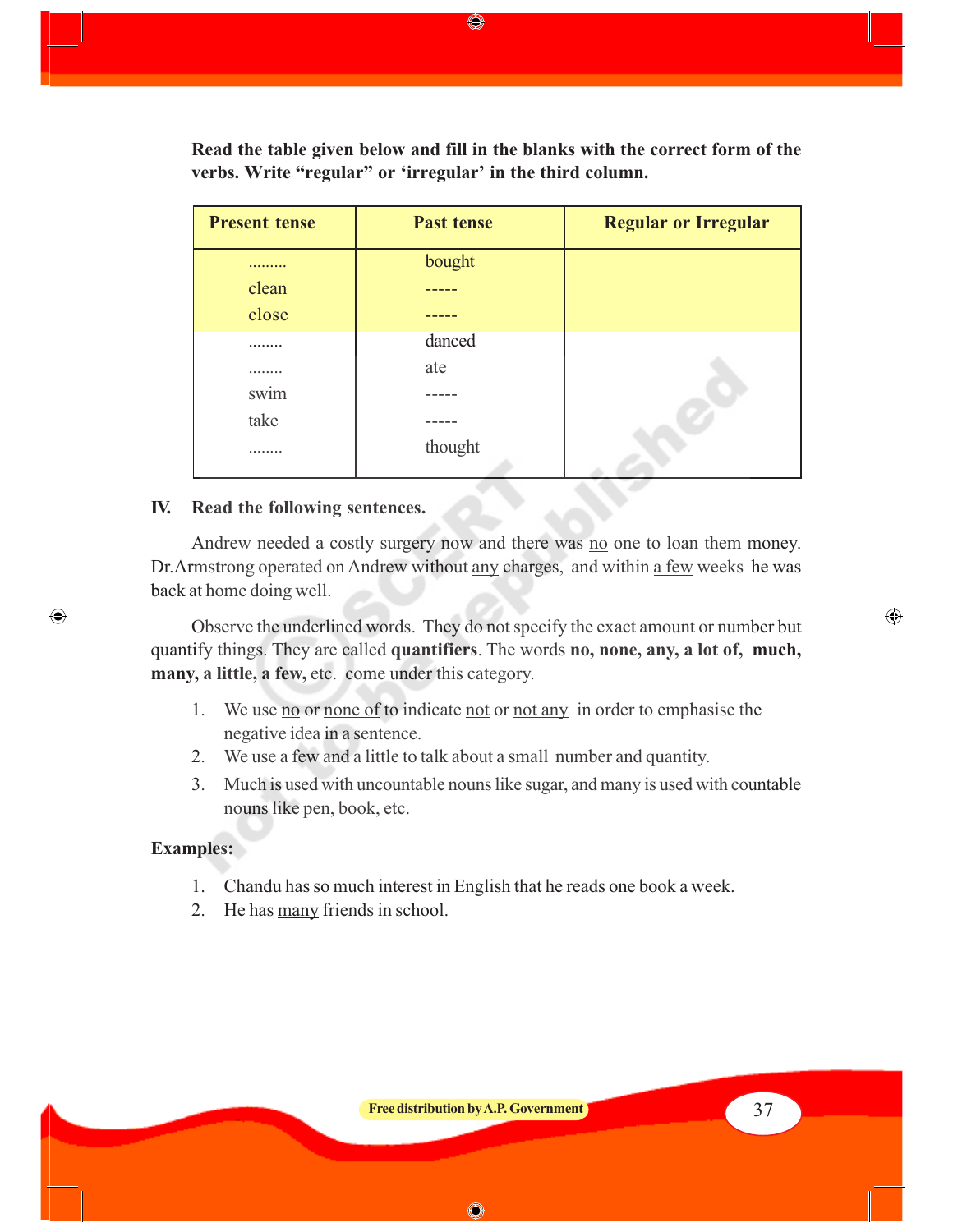| Sl. No.        | Name of the<br>student | Marks scored in<br>English | Sl. No. | student      | Name of the Marks scored in<br>English |
|----------------|------------------------|----------------------------|---------|--------------|----------------------------------------|
| $\mathbf{1}$   | Rani                   | 65                         | 16      | <b>Bhanu</b> | 67                                     |
| $\overline{2}$ | Lata                   | 60                         | 17      | Ramya        | 73                                     |
| 3              | Kamala                 | 73                         | 18      | Saleem       | 80                                     |
| $\overline{4}$ | Lakshmi                | 80                         | 19      | Sai          | 71                                     |
| 5              | Krishna                | 64                         | 20      | Ruchira      | 85                                     |
| 6              | <b>Bharat</b>          | 75                         | 21      | Nandu        | 67                                     |
| 7              | Ganesh                 | 82                         | 22      | Mary         | 62                                     |
| 8              | Meghana                | 63                         | 23      | Usha         | 64                                     |
| 9              | Meenakshi              | 67                         | 24      | Sarada       | 75                                     |
| 10             | Nithya                 | 73                         | 25      | Bujji        | 82                                     |
| 11             | Sindhu                 | 80                         | 26      | Sandhya      | 63                                     |
| 12             | Chandu                 | 71                         | 27      | Sridhar      | 67                                     |
| 13             | Mani                   | 85                         | 28      | Jyothi       | 73                                     |
| 14             | Chinni                 | 67                         | 29      | Kumar        | 80                                     |
| 15             | Ravi                   | 62                         | 30      | Swarna       | 71                                     |

#### **V. Study the table of marks carefully. The minimum marks required to pass is 35.**

◈

**1. Answer the following questions using 'no', 'none', 'any', 'a few' and 'many'. Write them down in your notebook. The first one has been done for you.**

 $\bigoplus$ 

1. How many students have scored more than 70 marks?

Ans. *Many students have scored more than 70 marks.*

- 2. Are there any students who have scored 90 marks?
- 3. How many students have failed in English?
- 4. How many students have scored below 60 marks?
- 5. How many students have scored between 64 and 75?
- **2. With the help of the information given in the above table, write a short paragraph about the performance of the class in English subject using no, none, any, a few and many.**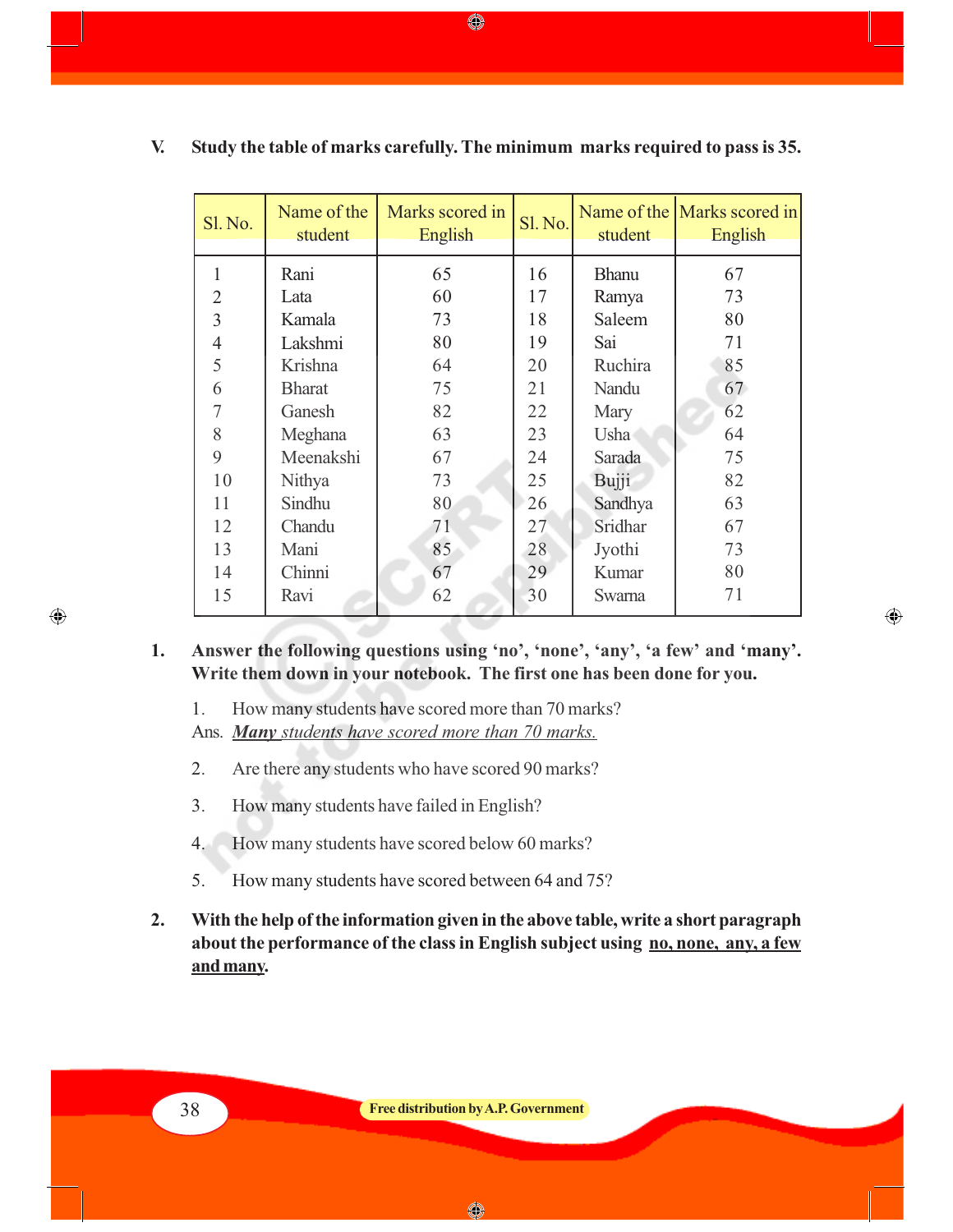

**I.** Tess had the habit of writing a diary. On the day when she heard the news that her little brother Andrew had serious illness, she began writing the entry in her diary like this:

♦

'Today is a very bad day. What a terrible news! Mummy and Daddy are worrying so much about Andrew. My poor brother, Andrew! Why such big illness? Shocked to know that he was in a danger.

**Continue the diary entry in your notebook.**

**II. Letter writing**

**Imagine that you were Tess and write a letter to Dr. Armstrong in your notebook thanking him for saving the life of the little boy.**

**\*III**. **What would have happened to Andrew if Tess had not met Dr.Armstrong? Imagine this and write another ending to the story.**

### **How well did I write?**

 $\bigoplus$ 

| Fill in the boxes using yes/somewhat/no.         |  |
|--------------------------------------------------|--|
| I was able to explain / describe / narrate well. |  |
| The sentences I used were properly connected.    |  |
| I was able to express my ideas in apt words.     |  |
| The ideas were arranged in proper sequence.      |  |
| I used proper punctuation marks.                 |  |

#### **How well did I edit my work?**

| Fill in the boxes using yes/ somewhat/ no. |  |  |
|--------------------------------------------|--|--|
| I deleted the excess words.                |  |  |
| I corrected the wrong forms of words.      |  |  |
| I corrected the punctuation errors.        |  |  |
| I added new words wherever necessary.      |  |  |
| I corrected the misspelt words.            |  |  |

◈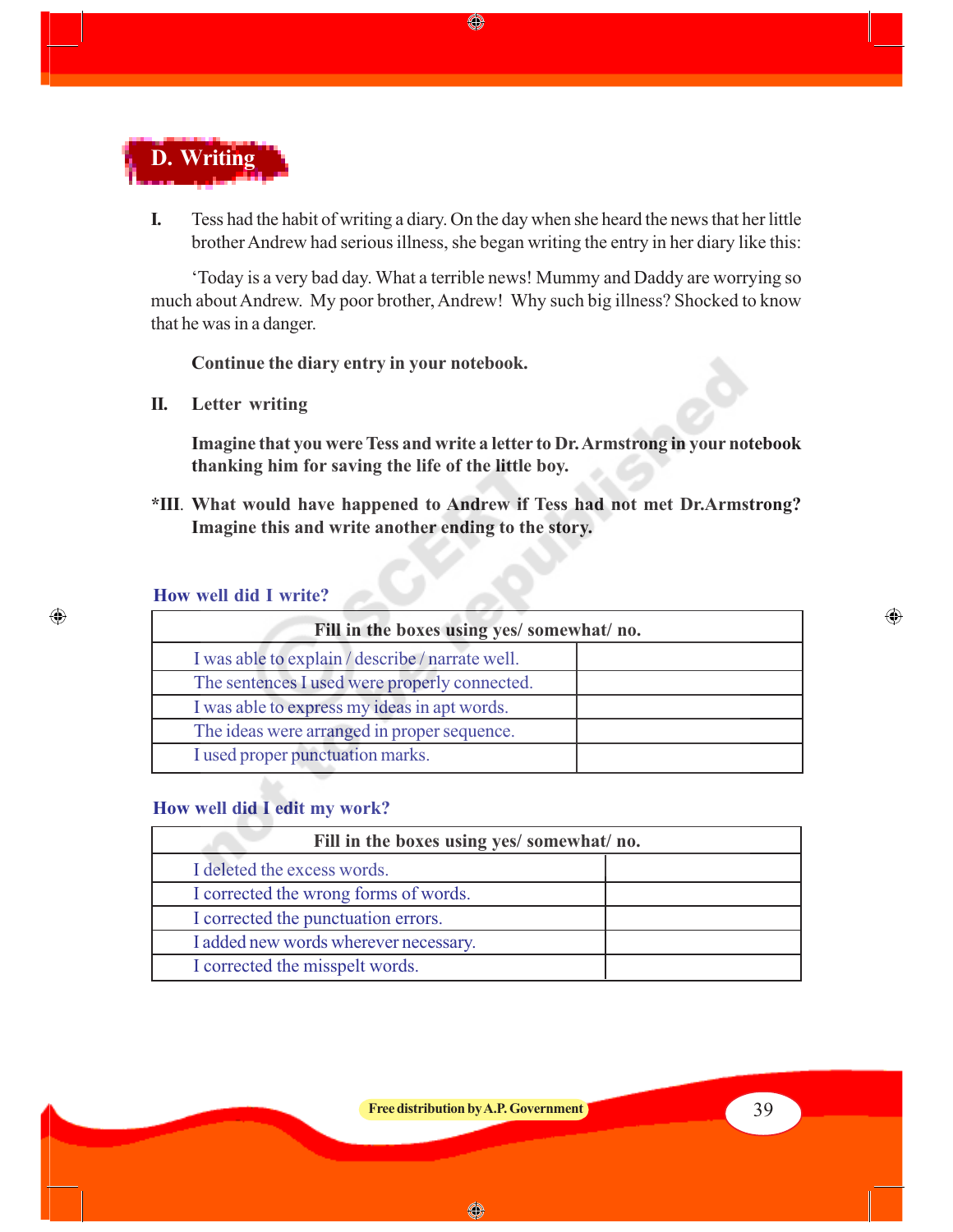

**Look up the word 'miracle' in the following two dictionary entries.**

♠

miracle min.i.kl  $\triangleright$  noun  $\lbrack$   $\odot$   $\odot$  an unusual and mysterious event that is thought to have been caused by a god, or any very surprising and unexpected event: [+ (that)] Looking at the state of his car, it's a miracle (that) he wasn't killed! o I can't promise a miracle cure, but I think we can improve things.

*Collins Cobuild Advanced Illustrated Dictionary, 2009*

⊕

mira|cle /mirak<sup>a</sup>l/ (miracles) at N-COUNT If you say that a good event is a miracle, you mean that it is very surprising and unexpected. If is a miracle no one was killed. **El** ADJ [ADJ n] A miracle drug or product does something that was thought almost impossible. [JOURNALISM] J ... a miracle drug that is said to be a cure for Aids and cancer. **B** N-COUNT A miracle is a wonderful and surprising event that is believed to be caused by God. Q ... Jesus's ability to perform miracles.

*Cambridge Advanced Learner's Dictionary , Third Edition*

- 1. What do you understand by the word 'miracle'? Write a brief note.
- 2. Use the word "miracle" as a noun and an adjective in a few sentences.
- 3. What do N-COUNT and ADJ mean?

 $\bigcirc$ 

 $\bigcirc$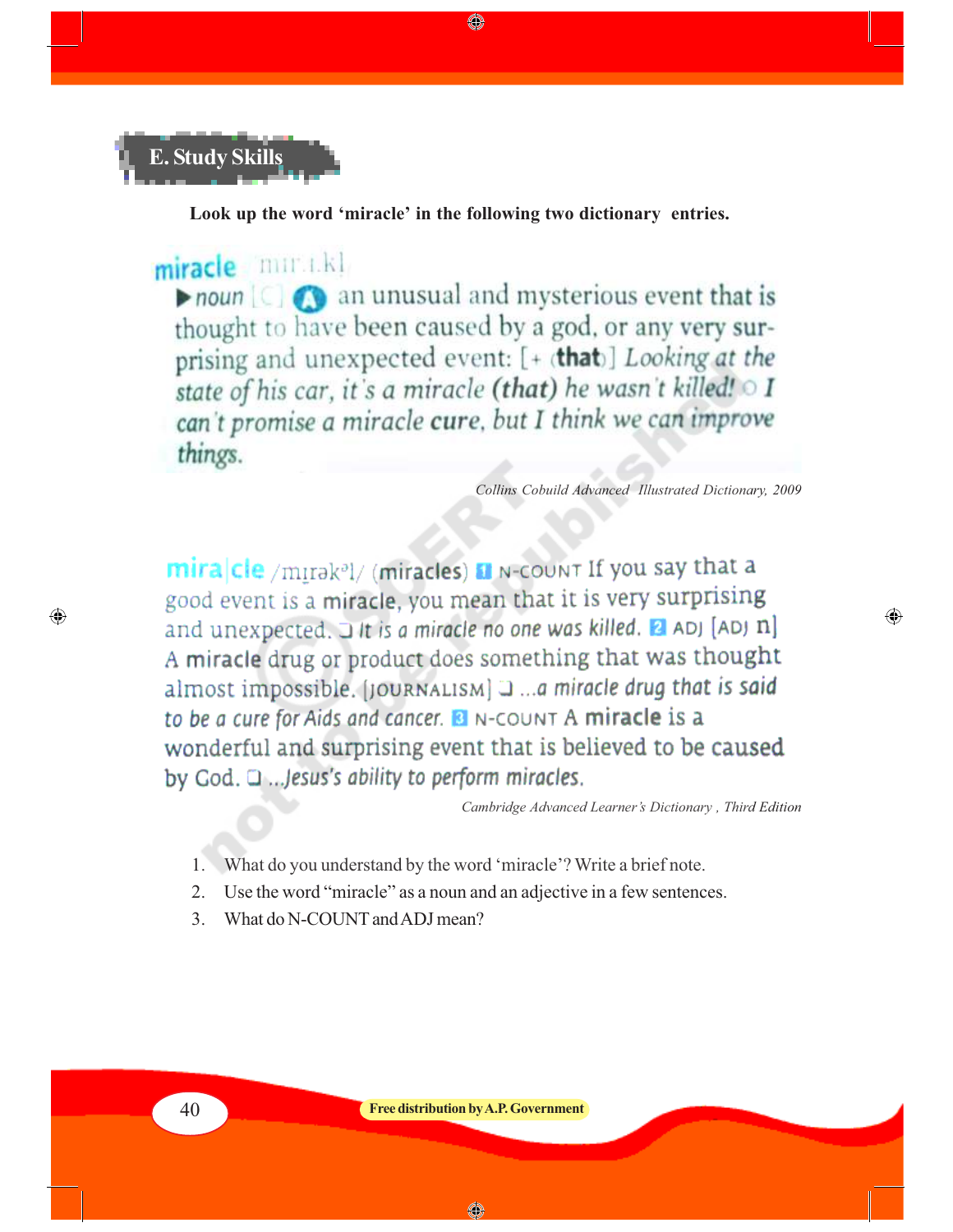

**Your teacher will read the story "Glenn Cunningham." Listen carefully and answer the questions given below.**

- 1. What was Glenn's ambition?
- 2. Why was he burnt?
- 3. How did he shout?

 $\bigoplus$ 

- 4. How long was Glenn in bed?
- 5. What was Glenn's achievement?
- \*6. What qualities of Glenn do you like? Do you have them in you? Speak about them.
- \*7. What would any normal child do if he/she were in Glenn's place?



**I. Tess wanted to buy a medicine for her brother, Andrew. But she didn't know the way to reach the medical store. She approached the traffic policeman for help. Now read the following conversation between Tess and the Traffic Policeman:**

♦

| <b>Tess</b>              | ÷   | Excuse me, Sir. I want to buy some medicines. Could you<br>please tell me the way to a medical stores nearby?             |
|--------------------------|-----|---------------------------------------------------------------------------------------------------------------------------|
| <b>Traffic Policeman</b> |     | : Sure, go straight up to the Municipal Office. Then turn left,<br>and walk straight. You'll find a medical stores there. |
| <b>Tess</b>              | × 1 | How far is it from here?                                                                                                  |
| Traffic Policeman:       |     | Not very far. It's just one kilometre away from here.                                                                     |
| <b>Tess</b>              |     | : Can I catch a city bus to reach there?                                                                                  |
| Traffic Policeman        |     | Oh, yes. Take the bus 17M. It'll take you there.                                                                          |
| <b>Tess</b>              |     | Thank you very much.                                                                                                      |
| Traffic Policeman        |     | : You're welcome.                                                                                                         |

**Free distribution by A.P. Government** 

◈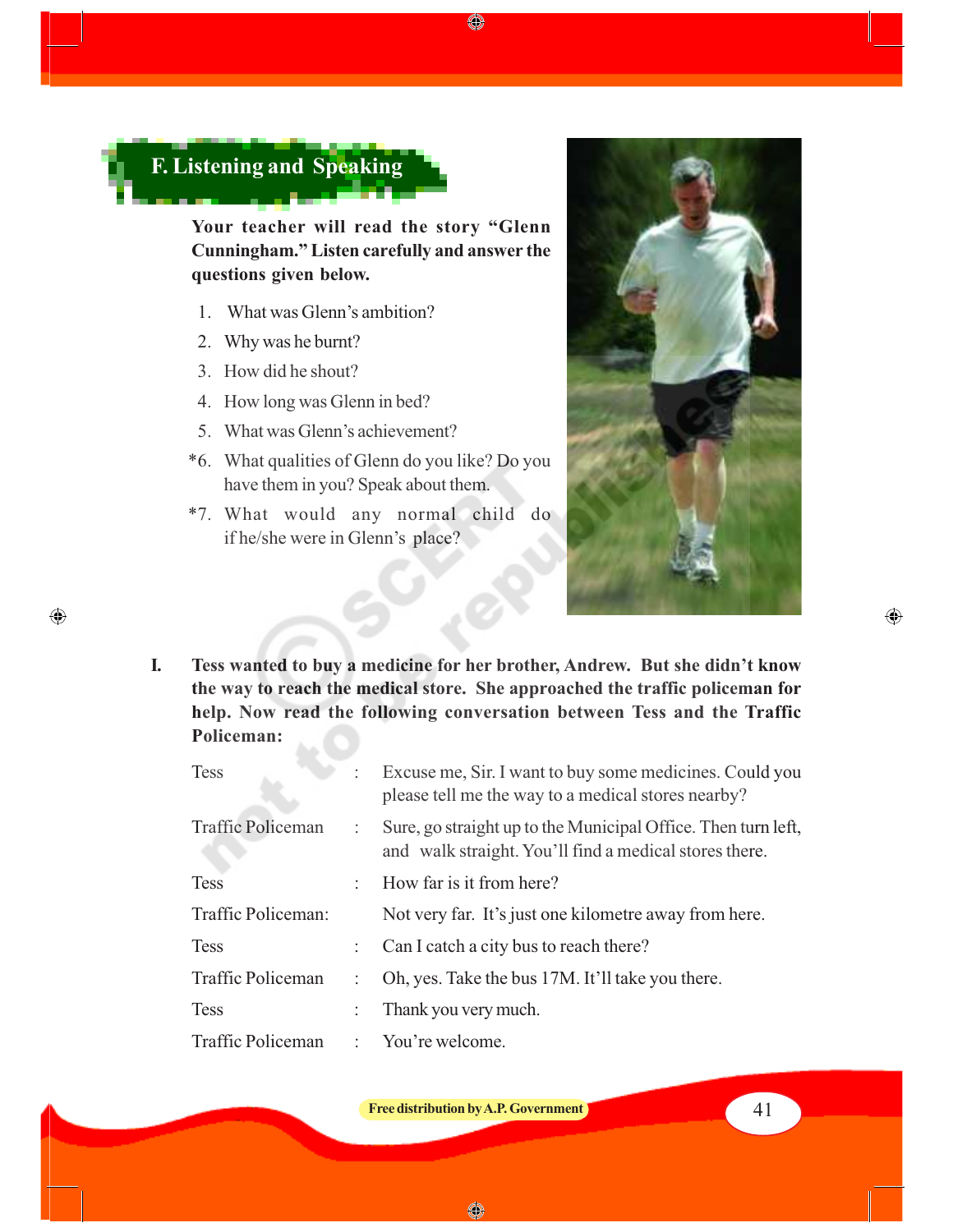**II. Study the route map given below:**



◈

**You are at the court and want to go to the railway station. How do you ask for the way? Work in pairs and develop a conversation between you and a stranger.**

| You        | $\ddot{\cdot}$       | Excuse me, | the railway station? |
|------------|----------------------|------------|----------------------|
| Stranger : |                      | Sure,      |                      |
| You        |                      |            |                      |
| Stranger   | ٠                    |            |                      |
| You        |                      |            |                      |
| Stranger   | $\ddot{\phantom{a}}$ |            |                      |

 $\bigoplus$ 

#### **III. Enact the story "What Can a Dollar and Eleven Cents Do?" as a drama. Follow the procedure given below.**

(Group work – Let the students form 3 or 4 groups)

- Read the story once again.
- Identify the characters.
- Pick out the dialogues of the characters.
- Identify the locations of the events.
- Decide scenes and setting accordingly.
- Assign roles to the members of the groups.
- Enact the drama before the whole class.
- **IV. Have a discussion in the whole class on how the performance could be improved in terms of delivery of dialogues, costumes, action, settings, etc.**

42 **Free distribution by A.P. Government**

◈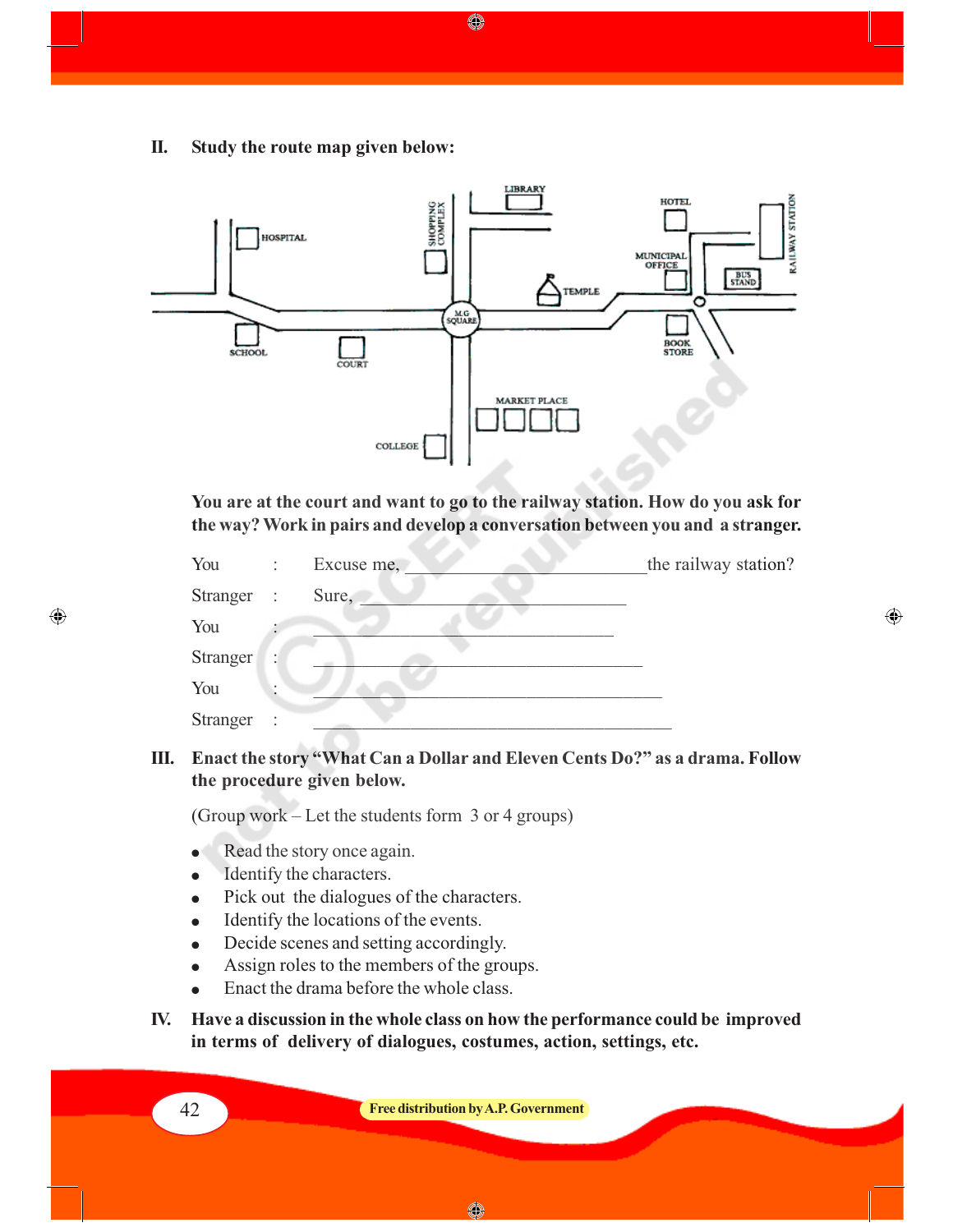### **How well did I write the skit?**

| Fill in the boxes using yes/ somewhat/ no.            |  |  |  |  |
|-------------------------------------------------------|--|--|--|--|
| I was able to fix the events of the skit well.        |  |  |  |  |
| I fixed the characters of the skit.                   |  |  |  |  |
| I used appropriate dialogue in my skit.               |  |  |  |  |
| I was able to express the feelings of the characters. |  |  |  |  |
| I concluded my skit well.                             |  |  |  |  |
| I was able to express my ideas in apt words.          |  |  |  |  |
| The sentences I used were properly connected.         |  |  |  |  |
| I used proper punctuation and spacing.                |  |  |  |  |

♦

# **G. Poem**

 $\bigoplus$ 

# **A Nation's Strength**

Not gold, but only men, can make A people great and strong Men who for truth and honour's sake Stand fast and suffer long. Brave men who work while others sleep Who dare while others fly-They build a nation's pillars deep And lift them to the sky.

*-Ralph Waldo Emerson*

### **Glossary**

stand fast: refuse to give up dare (v): face difficulty



**Free distribution by A.P. Government 1 13** 

◈

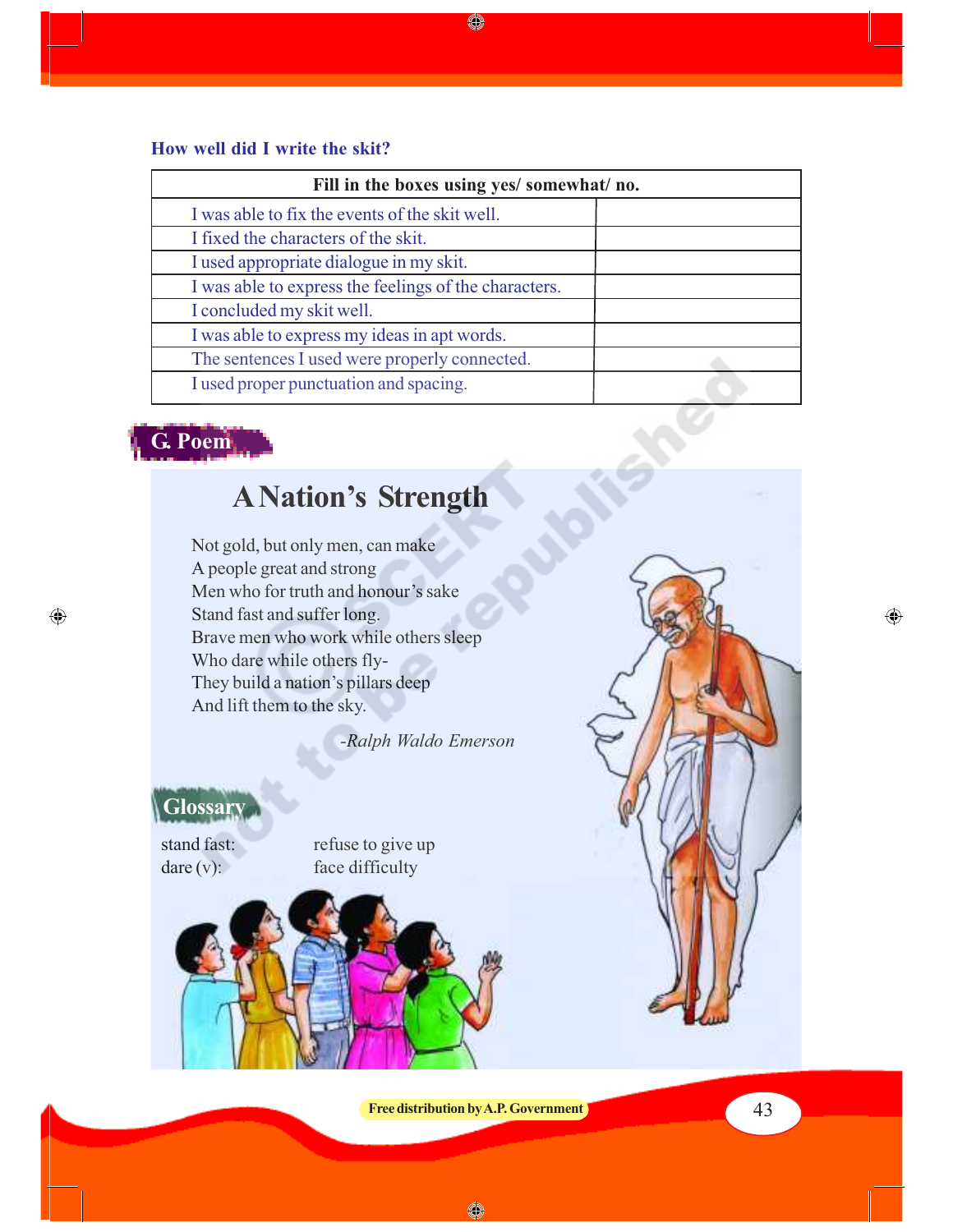#### **How well did I read the poem?**

| Fill in the boxes using yes/ somewhat/ no. |                                                          |  |  |  |
|--------------------------------------------|----------------------------------------------------------|--|--|--|
|                                            | I enjoyed reading the poem.                              |  |  |  |
|                                            | I got the idea of the poem on my own.                    |  |  |  |
|                                            | I got the idea with the help of my friends in the group. |  |  |  |
|                                            | The teacher helped me to understand the poem.            |  |  |  |
|                                            | I used the glossary given at the end of the poem.        |  |  |  |
|                                            |                                                          |  |  |  |

◈

#### **Answer the following questions:**

- 1. What kind of people can make a nation great and strong?
- 2. What do you think the word "men" refer to?
- 3. What does "sleep" mean here?
- 4. What does "fly" mean here?
- \*5. In what sense can you call, for example, Gandhiji a pillar of the nation?

## **H. Project**

⊕

Though Tess was a young girl and had a little money, she was able to save her brother.

**\* Collect a few success stories like Tess from magazines and newspapers. Talk about one of them in the class.**

⊕

### **Why Third?**

Gandhiji travelled a lot. He always travelled third class in trains. He did so because all poor people in India travelled third. (In those days there were three classes in trains.)

Once Gandhiji got off at Bombay from a third class railway compartment. Lots of people had come to meet him. Among them were some American men and women. They went into Gandhiji's compartment. They saw that it was very small.

"Why doesn't he travel first?" asked one of the ladies.

"I don't know. Let's go and ask him," replied one of the gentlemen.

"Mr. Gandhi, we've come to ask you a question," the gentleman said to Gandhiji. "You're the leader of the Indian people, but you travel third. Please tell us why you travel third."

Gandhiji laughed and said, "The answer is very simple. I travel third because there is no fourth." He laughed again. And the American ladies and gentlemen laughed with him.

44 **Free distribution by A.P. Government**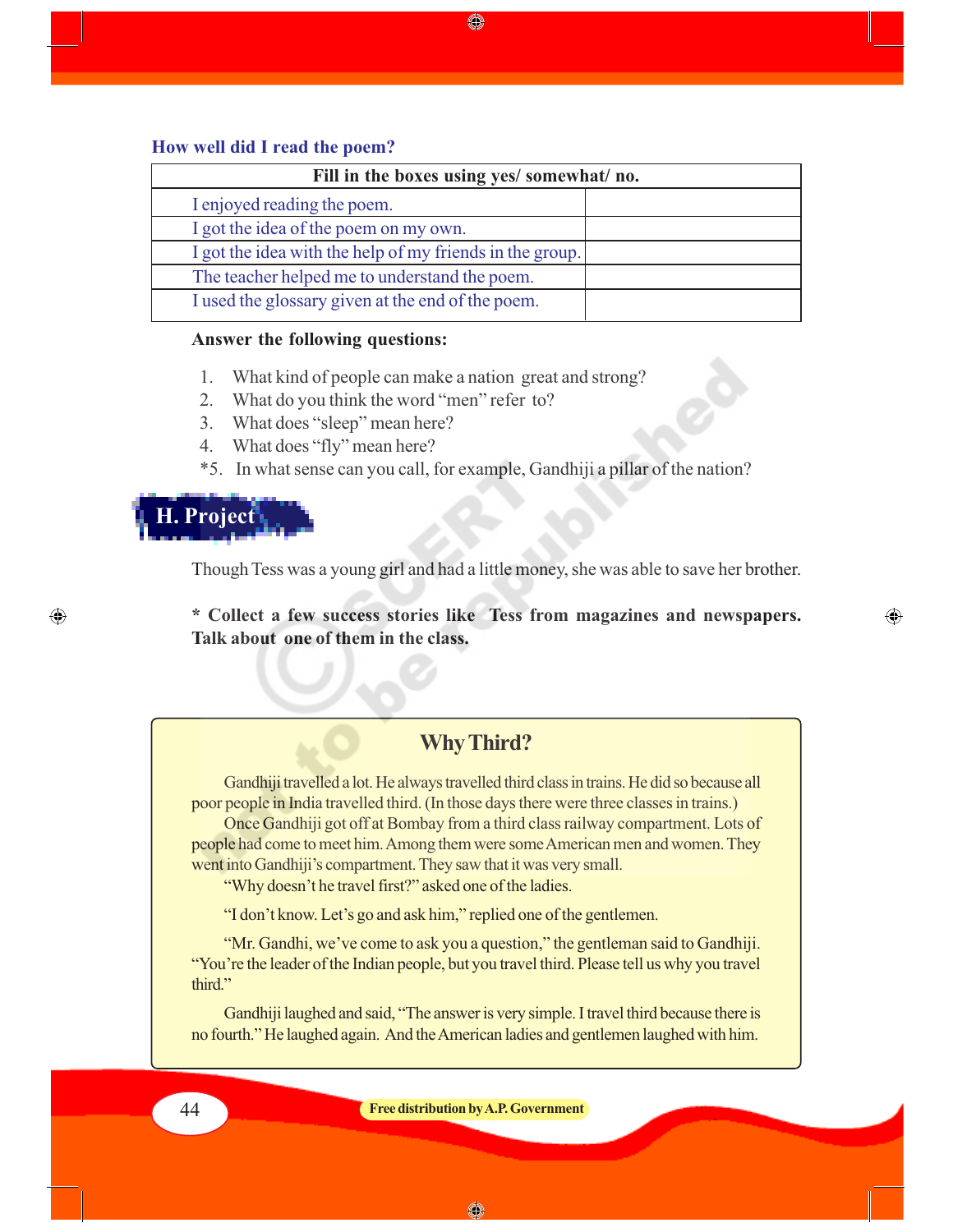

**I. We have seen how the little girl, Tess, with strong faith and determination saved her little brother, Andrew. Let's read a poem on faith.**

⊕

Faith is the success in life Faith is the catalyst within Faith is the belief to begin Faith is the foundation and the frame Faith is the power that helps you win Faith is the concentration of your brain Faith is the power to know and to do Faith is the cure for 'NO' and those that 'Lose' Faith is your spirit, your sinews, your soul Faith is the body that truly has all control Faith is the beginning and the end Faith is everything therein Faith can move mountains and valleys and hills But faith can do NOTHING... Unless YOU are there.

**II. Can you imagine a disabled person winning a gold medal in Olympics? Let's read a story about an extraordinary girl who has done that.**

# **Wilma Rudolph**



 $\bigcirc$ 

Wilma Rudolph was born in a poor family in Tennessee. At the age of four, she had pneumonia with scarlet fever which left her paralyzed with polio. She had to wear a brace and the doctor said she would never put her foot on earth. But her mother encouraged her. She told Wilma that with God-given ability, persistence and faith she could do anything she wanted. Wilma said, "I want to be the fastest woman runner in the world." At the age of nine, against the advice of the doctor, she removed the brace and took the first step. At the age of 13, she entered her first race and came way, way last. And then she entered her second, and third, and fourth races, and came way, way, last until a day came when she came in first.

⊕

◈